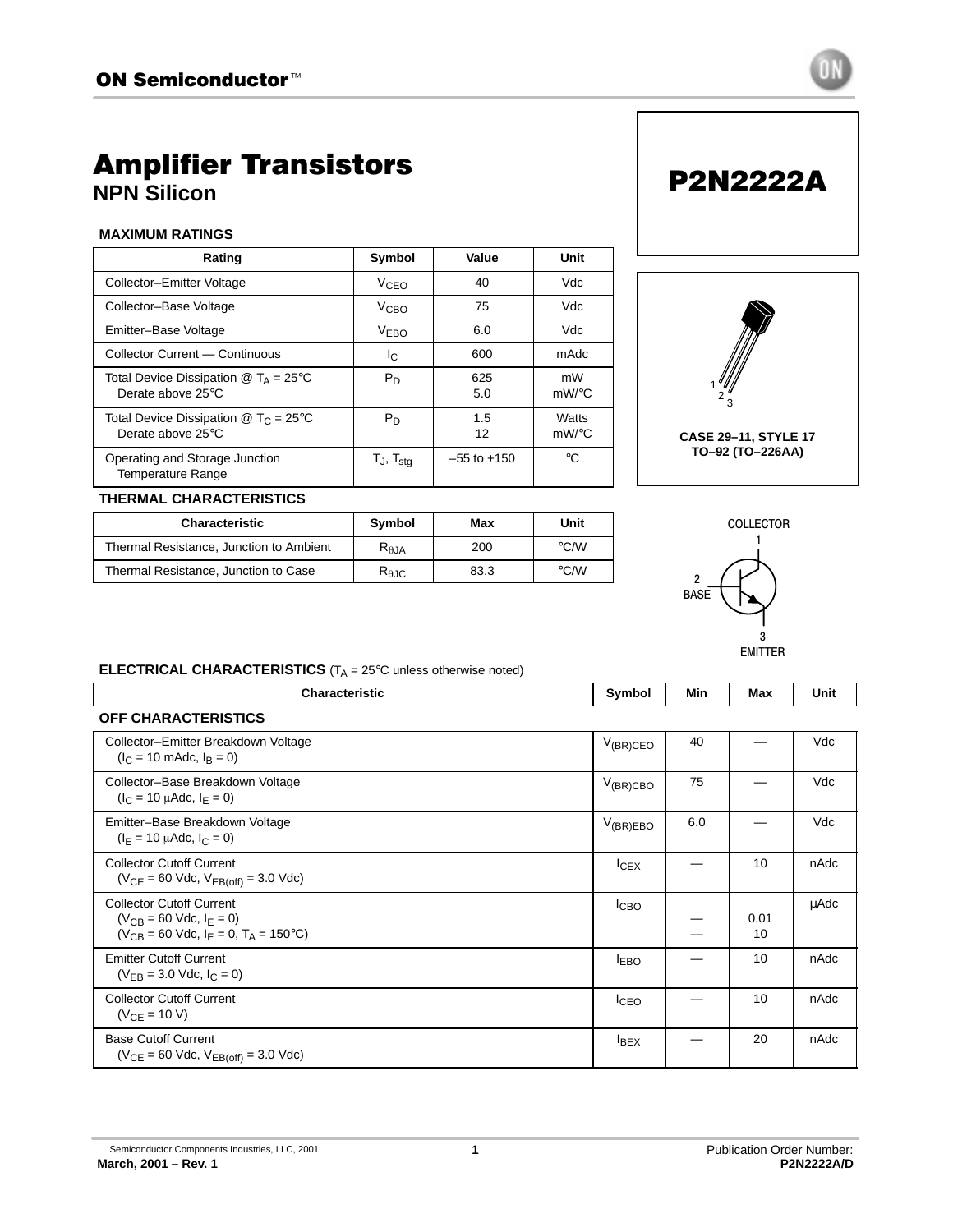| <b>ELECTRICAL CHARACTERISTICS</b> ( $T_A = 25^\circ$ C unless otherwise noted) (Continued) |  |
|--------------------------------------------------------------------------------------------|--|
|--------------------------------------------------------------------------------------------|--|

| Characteristic                                                                                                                                                                                                                                                                                                                                                                                                                                                                                      | Symbol               | Min                                     | Max         | Unit        |
|-----------------------------------------------------------------------------------------------------------------------------------------------------------------------------------------------------------------------------------------------------------------------------------------------------------------------------------------------------------------------------------------------------------------------------------------------------------------------------------------------------|----------------------|-----------------------------------------|-------------|-------------|
| <b>ON CHARACTERISTICS</b>                                                                                                                                                                                                                                                                                                                                                                                                                                                                           |                      |                                         |             |             |
| <b>DC Current Gain</b><br>$(I_C = 0.1$ mAdc, $V_{CE} = 10$ Vdc)<br>$(I_C = 1.0 \text{ m}$ Adc, $V_{CE} = 10 \text{ V}$ dc)<br>$(I_C = 10 \text{ m}$ Adc, $V_{CE} = 10 \text{ V}$ dc)<br>$(I_C = 10 \text{ m}$ Adc, $V_{CE} = 10 \text{ V}$ dc, T <sub>A</sub> = -55°C)<br>$(I_C = 150 \text{ m}$ Adc, $V_{CE} = 10 \text{ V}$ dc) <sup>(1)</sup><br>$(I_C = 150 \text{ m}$ Adc, $V_{CE} = 1.0 \text{ Vdc}$ <sup>(1)</sup><br>$(I_C = 500 \text{ m}$ Adc, $V_{CE} = 10 \text{ V}$ dc) <sup>(1)</sup> | $h_{FE}$             | 35<br>50<br>75<br>35<br>100<br>50<br>40 | 300         |             |
| Collector-Emitter Saturation Voltage <sup>(1)</sup><br>$(l_C = 150 \text{ m}$ Adc, $l_B = 15 \text{ m}$ Adc)<br>$(I_C = 500 \text{ m}$ Adc, $I_B = 50 \text{ m}$ Adc)                                                                                                                                                                                                                                                                                                                               | $V_{CE(sat)}$        |                                         | 0.3<br>1.0  | Vdc         |
| Base-Emitter Saturation Voltage <sup>(1)</sup><br>$(I_C = 150 \text{ m}$ Adc, $I_B = 15 \text{ m}$ Adc)<br>$(l_C = 500 \text{ m}$ Adc, $l_B = 50 \text{ m}$ Adc)                                                                                                                                                                                                                                                                                                                                    | $V_{BE(sat)}$        | 0.6                                     | 1.2<br>2.0  | Vdc         |
| SMALL–SIGNAL CHARACTERISTICS                                                                                                                                                                                                                                                                                                                                                                                                                                                                        |                      |                                         |             |             |
| Current-Gain - Bandwidth Product <sup>(2)</sup><br>$(I_C = 20 \text{ m}$ Adc, $V_{CE} = 20 \text{ V}$ dc, f = 100 MHz)                                                                                                                                                                                                                                                                                                                                                                              | fτ                   | 300                                     |             | MHz         |
| <b>Output Capacitance</b><br>$(V_{CB} = 10$ Vdc, $I_F = 0$ , f = 1.0 MHz)                                                                                                                                                                                                                                                                                                                                                                                                                           | $C_{\alpha b\alpha}$ |                                         | 8.0         | рF          |
| Input Capacitance<br>$(V_{FB} = 0.5$ Vdc, $I_C = 0$ , f = 1.0 MHz)                                                                                                                                                                                                                                                                                                                                                                                                                                  | C <sub>ibo</sub>     |                                         | 25          | pF          |
| Input Impedance<br>$(I_C = 1.0 \text{ m}$ Adc, $V_{CE} = 10 \text{ V}$ dc, f = 1.0 kHz)<br>$I_C = 10$ mAdc, $V_{CF} = 10$ Vdc, f = 1.0 kHz)                                                                                                                                                                                                                                                                                                                                                         | $h_{ie}$             | 2.0<br>0.25                             | 8.0<br>1.25 | $k\Omega$   |
| Voltage Feedback Ratio<br>$(I_C = 1.0 \text{ m}$ Adc, $V_{CF} = 10 \text{ V}$ dc, f = 1.0 kHz)<br>$(I_C = 10 \text{ m}$ Adc, $V_{CE} = 10 \text{ V}$ dc, f = 1.0 kHz)                                                                                                                                                                                                                                                                                                                               | $h_{\text{re}}$      |                                         | 8.0<br>4.0  | $X 10^{-4}$ |
| Small-Signal Current Gain<br>$(I_C = 1.0 \text{ m}$ Adc, $V_{CE} = 10 \text{ V}$ dc, f = 1.0 kHz)<br>$(I_C = 10 \text{ m}$ Adc, $V_{CE} = 10 \text{ Vdc}$ , f = 1.0 kHz)                                                                                                                                                                                                                                                                                                                            | $h_{fe}$             | 50<br>75                                | 300<br>375  |             |
| <b>Output Admittance</b><br>$(I_C = 1.0 \text{ m}$ Adc, $V_{CE} = 10 \text{ V}$ dc, f = 1.0 kHz)<br>$(I_C = 10 \text{ m}$ Adc, $V_{CE} = 10 \text{ Vdc}$ , f = 1.0 kHz)                                                                                                                                                                                                                                                                                                                             | $h_{oe}$             | 5.0<br>25                               | 35<br>200   | umhos       |
| <b>Collector Base Time Constant</b><br>$(IE = 20$ mAdc, $VCB = 20$ Vdc, f = 31.8 MHz)                                                                                                                                                                                                                                                                                                                                                                                                               | $rb'C_c$             |                                         | 150         | ps          |
| Noise Figure<br>$(I_C = 100 \mu A dc, V_{CE} = 10 \text{ Vdc}, R_S = 1.0 \text{ k}\Omega, f = 1.0 \text{ kHz})$                                                                                                                                                                                                                                                                                                                                                                                     | $N_F$                |                                         | 4.0         | dB          |

#### **SWITCHING CHARACTERISTICS**

| Delay Time   | $(V_{CC} = 30$ Vdc, $V_{BE(off)} = -2.0$ Vdc,    | ιd             |     | ns |
|--------------|--------------------------------------------------|----------------|-----|----|
| Rise Time    | $I_C$ = 150 mAdc, $I_{B1}$ = 15 mAdc) (Figure 1) |                | 25  | ns |
| Storage Time | $(V_{CC} = 30$ Vdc, $I_C = 150$ mAdc,            | ւ <sub>Տ</sub> | 225 | ns |
| Fall Time    | $I_{B1} = I_{B2} = 15$ mAdc) (Figure 2)          |                | 60  | ns |

1. Pulse Test: Pulse Width  $\leq 300$  µs, Duty Cycle  $\leq 2.0\%$ .

2.  $f<sub>T</sub>$  is defined as the frequency at which  $|h_{\text{fe}}|$  extrapolates to unity.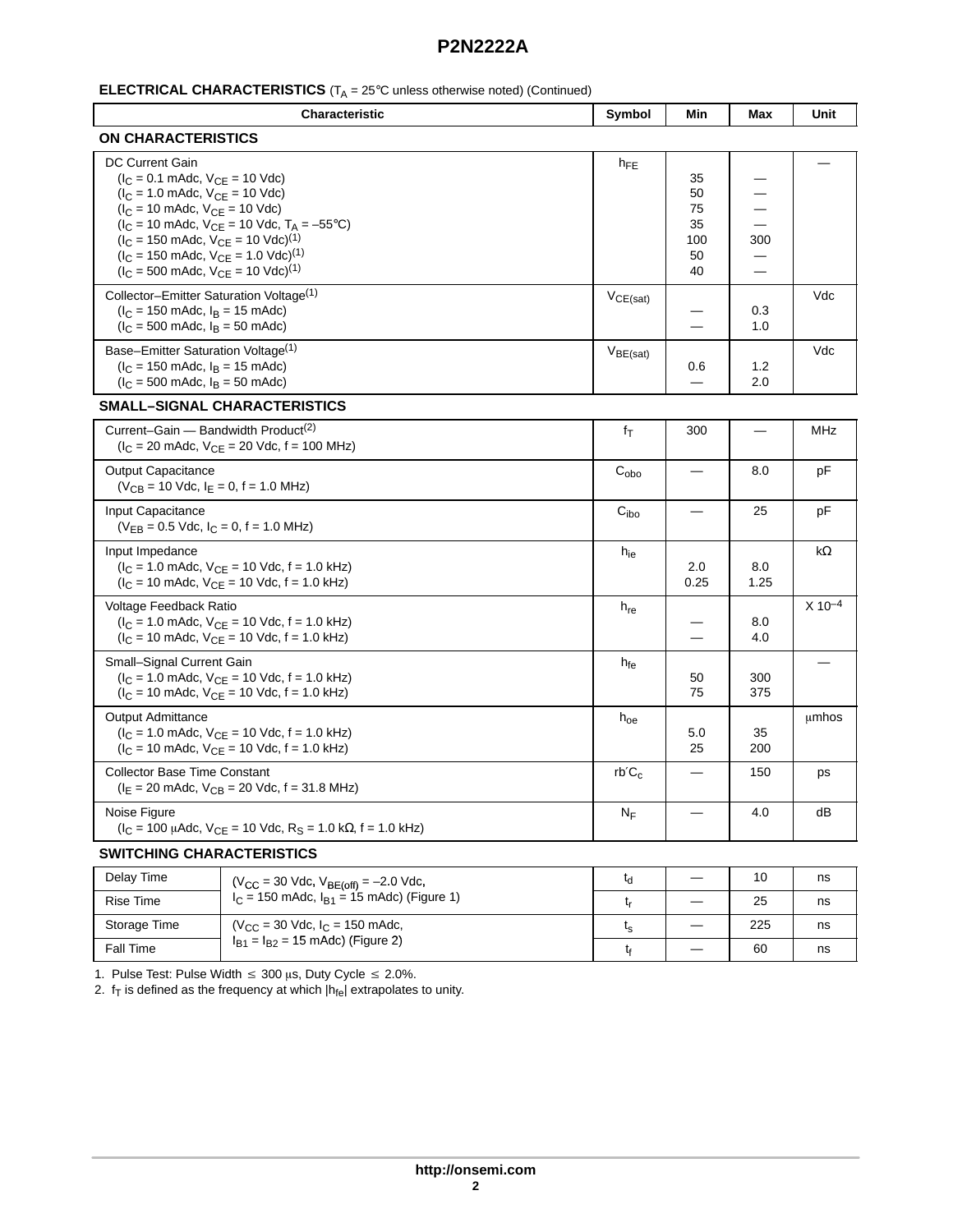## **SWITCHING TIME EQUIVALENT TEST CIRCUITS**



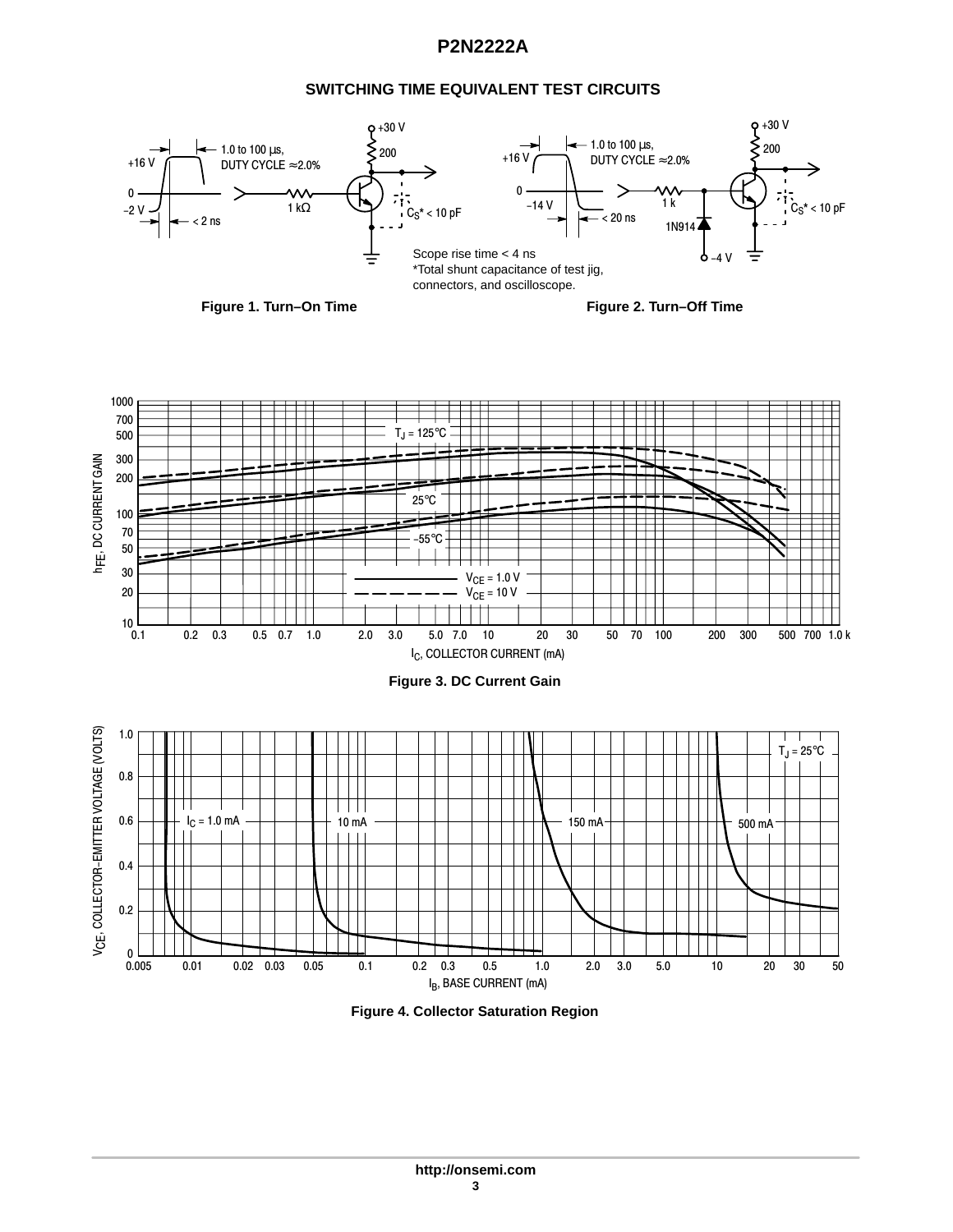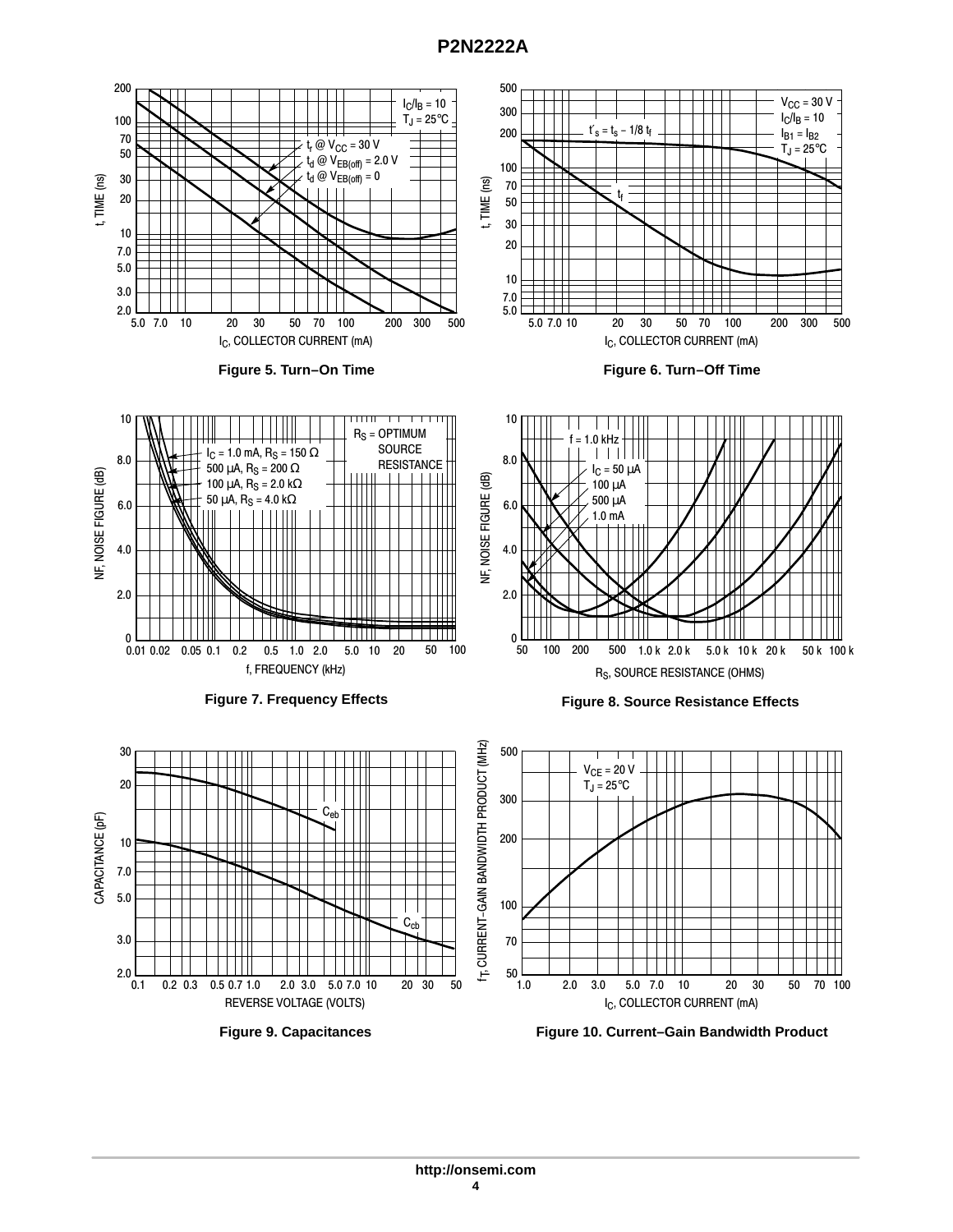

**Figure 11. "On" Voltages**

**Figure 12. Temperature Coefficients**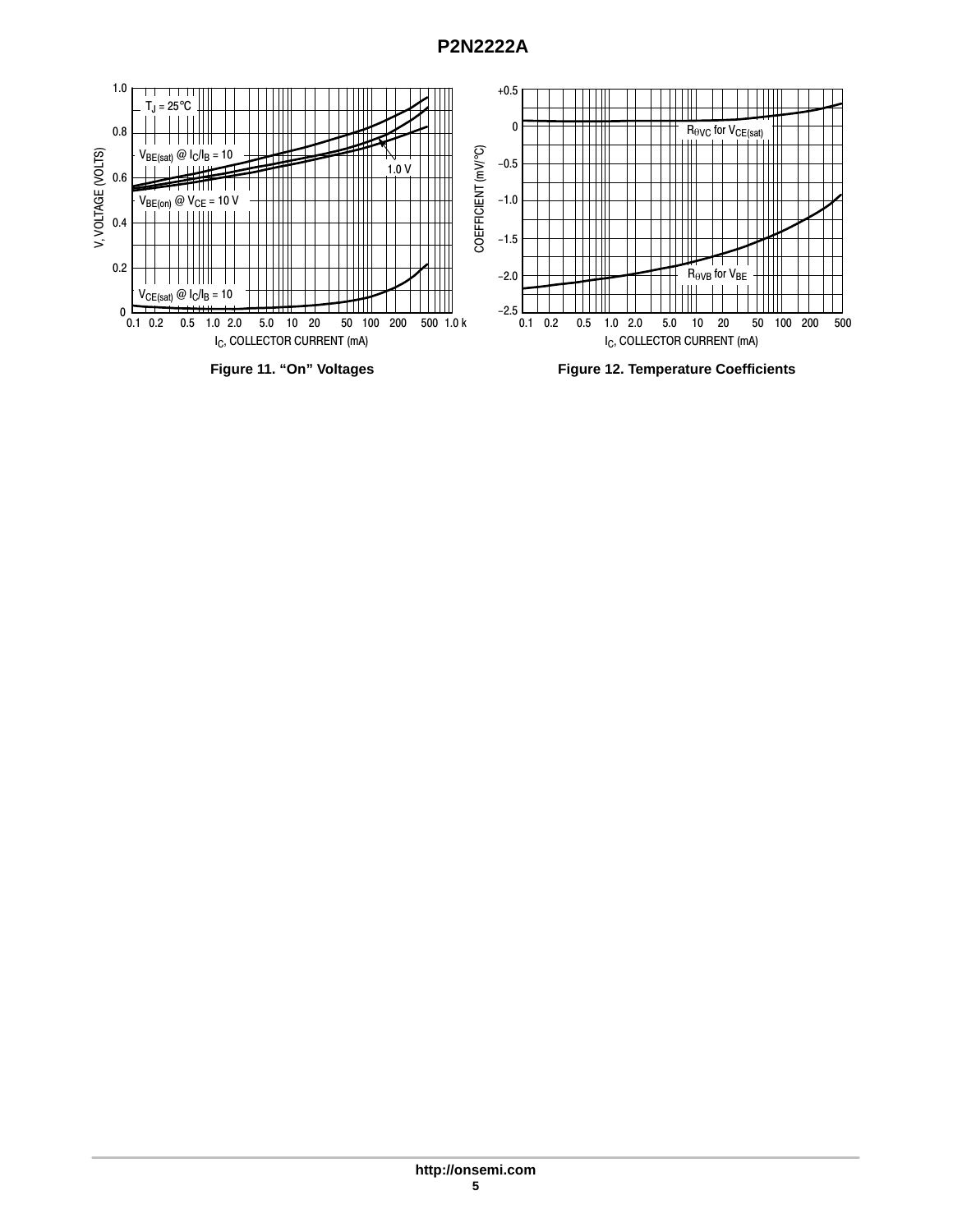### **PACKAGE DIMENSIONS**

**CASE 29–11 ISSUE AL TO–92 (TO–226)**





STYLE 17: PIN 1. COLLECTOR 2. BASE 3. EMITTER

NOTES:<br>
1. DIMENSIONING AND TOLERANCING PER ANSI<br>
Y14.5M, 1982.<br>
2. CONTROLLING DIMENSION: INCH.<br>
3. CONTOUR OF PACKAGE BEYOND DIMENSION R<br>
15 UNCONTROLLED.<br>
4. LEAD DIMENSION IS UNCONTROLLED IN P AND<br>
BEYOND DIMENSION K M

| Ш              |                    |     | <b>INCHES</b> |            | <b>MILLIMETERS</b> |               |
|----------------|--------------------|-----|---------------|------------|--------------------|---------------|
| ĸ              |                    | DIM | MIN           | <b>MAX</b> | <b>MIN</b>         | <b>MAX</b>    |
| 1              |                    | A   | 0.175         | 0.205      | 4.45               | 5.20          |
|                |                    | В   | 0.170         | 0.210      | 4.32               | 5.33          |
|                |                    | C   | 0.125         | 0.165      | 3.18               | 4.19          |
|                |                    | D   | 0.016         | 0.021      | 0.407              | 0.533         |
| v<br>⋏         | D                  | G   | 0.045         | 0.055      | 1.15               | 1.39          |
| G              |                    | н   | 0.095         | 0.105      | 2.42               | 2.66          |
|                |                    | u   | 0.015         | 0.020      | 0.39               | 0.50          |
| н.             |                    | К   | 0.500         | $- - -$    | 12.70              | $\frac{1}{2}$ |
| v              |                    |     | 0.250         | $---$      | 6.35               | $- - -$       |
|                |                    | N   | 0.080         | 0.105      | 2.04               | 2.66          |
|                | <b>SECTION X-X</b> | D   | $\frac{1}{2}$ | 0.100      | $\frac{1}{2}$      | 2.54          |
| - 90- 60-<br>N |                    | B   | 0.115         | $---$      | 2.93               | $- - -$       |
|                |                    | v   | 0.135         | $- - -$    | 3.43               | $- - -$       |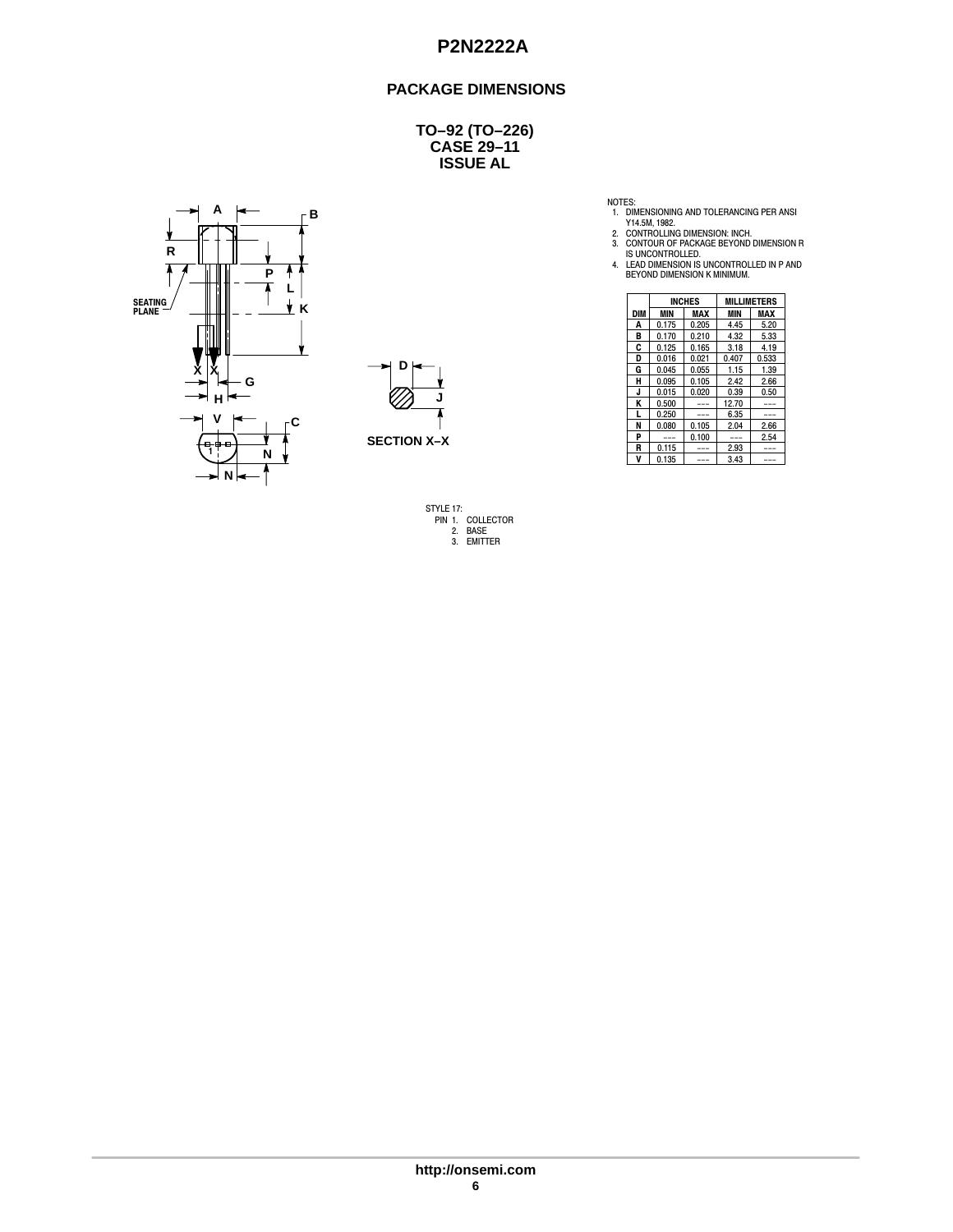# **Notes**